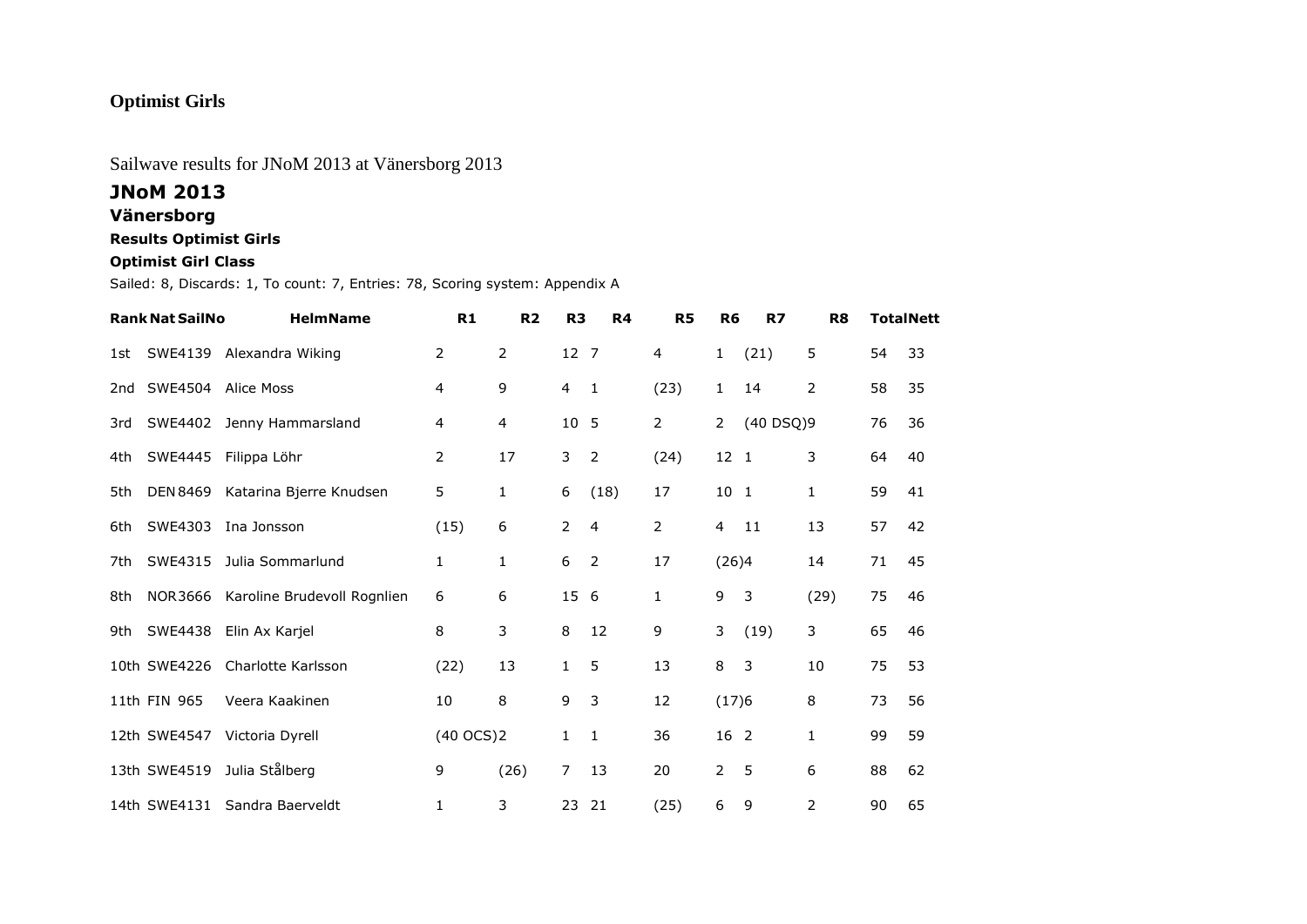| 15th SWE4424  | Maja Hansson Mild      | $\overline{7}$ | 20             | 10 7           |                | (21)           | $\overline{7}$ | 10      | 4           | 86      | 65  |
|---------------|------------------------|----------------|----------------|----------------|----------------|----------------|----------------|---------|-------------|---------|-----|
| 16th SWE4239  | Sigrid Andreasson      | 6              | 13             | 13             | -16            | 1              | (17)8          |         | 9           | 83      | 66  |
| 17th DEN 8464 | Julie H. LJungbeck     | 8              | $\overline{4}$ | $\overline{2}$ | (22)           | 20             | 16 5           |         | 12          | 89      | 67  |
| 18th SWE4321  | Johanna Edh            | 3              | 12             | (20)8          |                | 18             | 6              | 6       | 17          | 90      | 70  |
| 19th FIN 857  | Lili Kotilainen        | 14             | 8              |                | 21 14          | (28)           |                | 11 10   | 5           | 111 83  |     |
| 20th SWE4194  | Frida Lindvall         | 3              | 10             |                | 28 16          | (29)           | 3              | 16      | 12          | 117 88  |     |
| 21st FIN 858  | Vilma Saukkonen        | 16             | 10             |                | 11 (26)        | 5              | 14 25          |         | 10          | 117 91  |     |
| 22nd DEN 8443 | Signe Mathilde Norborg | 21             | 11             | 9              | 4              | $\overline{4}$ |                | (34)14  | 30          | 127     | 93  |
| 23rd DEN 8463 | Elisabeth Uldal        | 24             | 17             | 3              | 8              | 6              | 30 8           |         | (33)        | 129 96  |     |
| 24th LAT 49   | Agija Elerte           | 28             | 9              | 19 3           |                | (33)           | 5              | 7       | 28          | 132     | 99  |
| 25th SWE4397  | Klara Utterström       | 9              | 5              |                | (37)12         | 13             |                | 23 17   | 21          | 137     | 100 |
| 26th DEN 8361 | Cecilie Amalie Tønder  | 20             | 19             | 5.             | 20             | 3              |                | 19 (33) | 15          | 134 101 |     |
| 27th FIN 982  | Aino Ikonen            | 18             | 14             | 23             | 21             | 7              |                | (36)12  | 6           | 137     | 101 |
| 28th FIN 418  | Saara Kuisma           | 13             | 23             | 5              | 11             | (39 OCS)15 20  |                |         | 16          | 142 103 |     |
| 29th FIN 446  | Selma Valjus           | 11             | $\overline{7}$ | 11 6           |                | (30)           |                | 25 23   | 20          | 133     | 103 |
| 30th SWE4133  | Hedvig Hedström        | 12             | 5              | 4              | 25             | 24             |                | 19 15   | (41 DSQ)145 |         | 104 |
| 31st FIN 374  | Cecilia Dahlberg       | 10             | 22             |                | 24 23          | 6              | 7              | 13      | (35)        | 140     | 105 |
| 32nd SWE4365  | Ingrid Bengtson        | (40 OCS) 23    |                | 8              | 11             | 39             | 12 11          |         | 4           | 148     | 108 |
| 33rd NOR3413  | Julie Lutro Emberland  | $\overline{7}$ | 12             |                | 33 (40 OCS) 18 |                | 4              | 28      | 11          | 153     | 113 |
| 34th NOR 3738 | Maren Edland           | 23             | 18             |                | (30)27         | 8              | 8              | 18      | 11          | 143     | 113 |
| 35th FIN 519  | Bea Stelander          | 19             | 18             |                | 21 15          | 16             |                | (22)19  | 8           | 138 116 |     |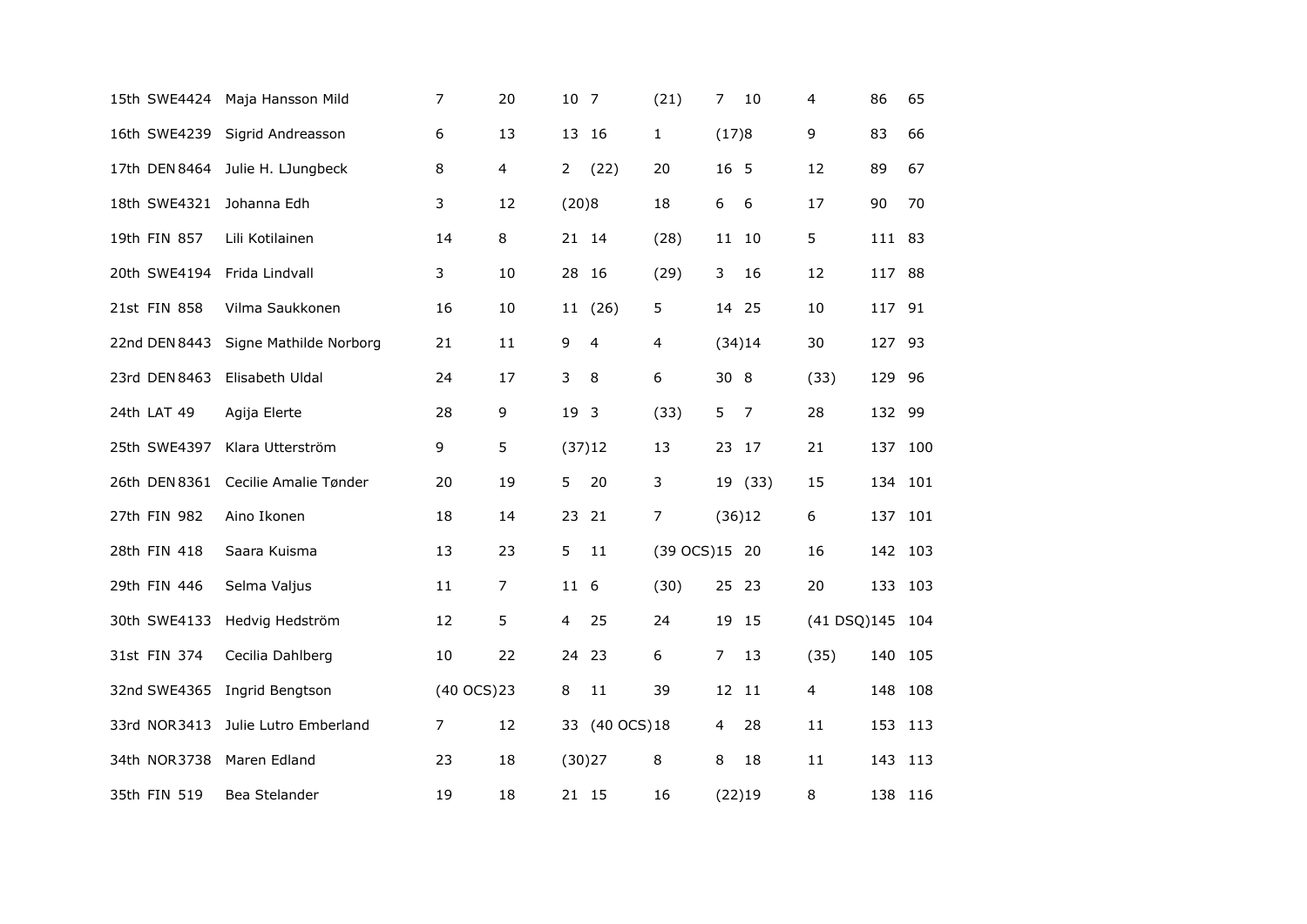| 36th SWE4143  | Fia Fjelddahl                                  | 24         | $\overline{7}$ | 17 9  |       | 28             |                 | 11 22   | (32)           |     | 150 118 |
|---------------|------------------------------------------------|------------|----------------|-------|-------|----------------|-----------------|---------|----------------|-----|---------|
| 37th SWE4358  | Hanna Gärdhagen                                | 20         | 16             | (27)9 |       | 27             | 9               | 26      | 15             | 149 | 122     |
| 38th FIN 968  | Luna Hoviniemi                                 | 12         | 14             | 19 28 |       | (37)           |                 | 13 17   | 19             |     | 159 122 |
| 39th DEN 8395 | Josefine Rindom                                | 11         | 11             | 16 31 |       | 16             |                 | (37)13  | 27             |     | 162 125 |
| 40th DEN 8441 | Sigrid Krake Frandsen                          | 32         | 26             | 13 23 |       | (35)           | 21 4            |         | $\overline{7}$ |     | 161 126 |
| 41st LAT 21   | Ance Anna Sekace                               | 5          | (39)           | 16 14 |       | 22             |                 | 24 21   | 25             |     | 166 127 |
| 42nd EST 157  | Mari-Ann Raud                                  | 14         | 28             | 14 18 |       | (32)           |                 | 20 12   | 23             |     | 161 129 |
| 43rd DEN 8344 | Iben Dam Schmidt                               | 16         | 31             | 18    | 10    | 21             | 27 <sub>7</sub> |         | (36)           | 166 | 130     |
| 44th EST 190  | Helen Pais                                     | (40 DSQ)15 |                |       | 24 15 | 31             | 18 2            |         | 27             |     | 172 132 |
| 45th DEN 8194 | Michala Norsell                                | 22         | 29             | 15    | (30)  | 30             | 5               | 18      | 14             |     | 163 133 |
| 46th NOR3611  | Ingrid Skjønborg                               | 33         | 24             | 17 19 |       | 11             |                 | 22 (38) | $\overline{7}$ |     | 171 133 |
| 47th DEN 7992 | Mette Hasling Gade                             | (27)       | 25             | 22 17 |       | 11             |                 | 18 26   | 20             |     | 166 139 |
| 48th DEN 8226 | Josefine Nøjgaard                              | (40 DSQ)30 |                | 27 10 |       | 19             | 28              | - 9     | 18             |     | 181 141 |
| 49th DEN 8339 | Nadine Quist Jensen                            | 21         | 22             | 25 22 |       | (33)           |                 | 14 24   | 18             |     | 179 146 |
| 50th NOR3708  | Vilde Haugland                                 | (35)       | 15             | 28 26 |       | 15             |                 | 15 25   | 22             | 181 | 146     |
| 51st DEN 8449 | Astrid Harsaae                                 | 17         | (35)           |       | 14 25 | 19             |                 | 34 15   | 24             |     | 183 148 |
| 52nd LAT 64   | Veronika Cace                                  | 18         | 24             | 12 13 |       | (39 OCS) 27 29 |                 |         | 26             |     | 188 149 |
| 53rd FIN 398  | Lilli Tukiainen                                | 23         | 21             | 18    | (27)  | 23             |                 | 20 24   | 24             | 180 | 153     |
| 54th FIN 841  | Adele Järvi                                    | 17         | 20             | 26 20 |       | (34)           |                 | 23 28   | 21             |     | 189 155 |
| 55th NOR3395  | Kornelia Juul Nyland                           | 30         | 32             | 22    | - 28  | 3              |                 | (36)20  | 23             | 194 | 158     |
|               | 56th DEN 8234 Louise Brandstrup Søndermølle 19 |            | 16             |       | 34 29 | 5              |                 | (38)31  | 28             |     | 200 162 |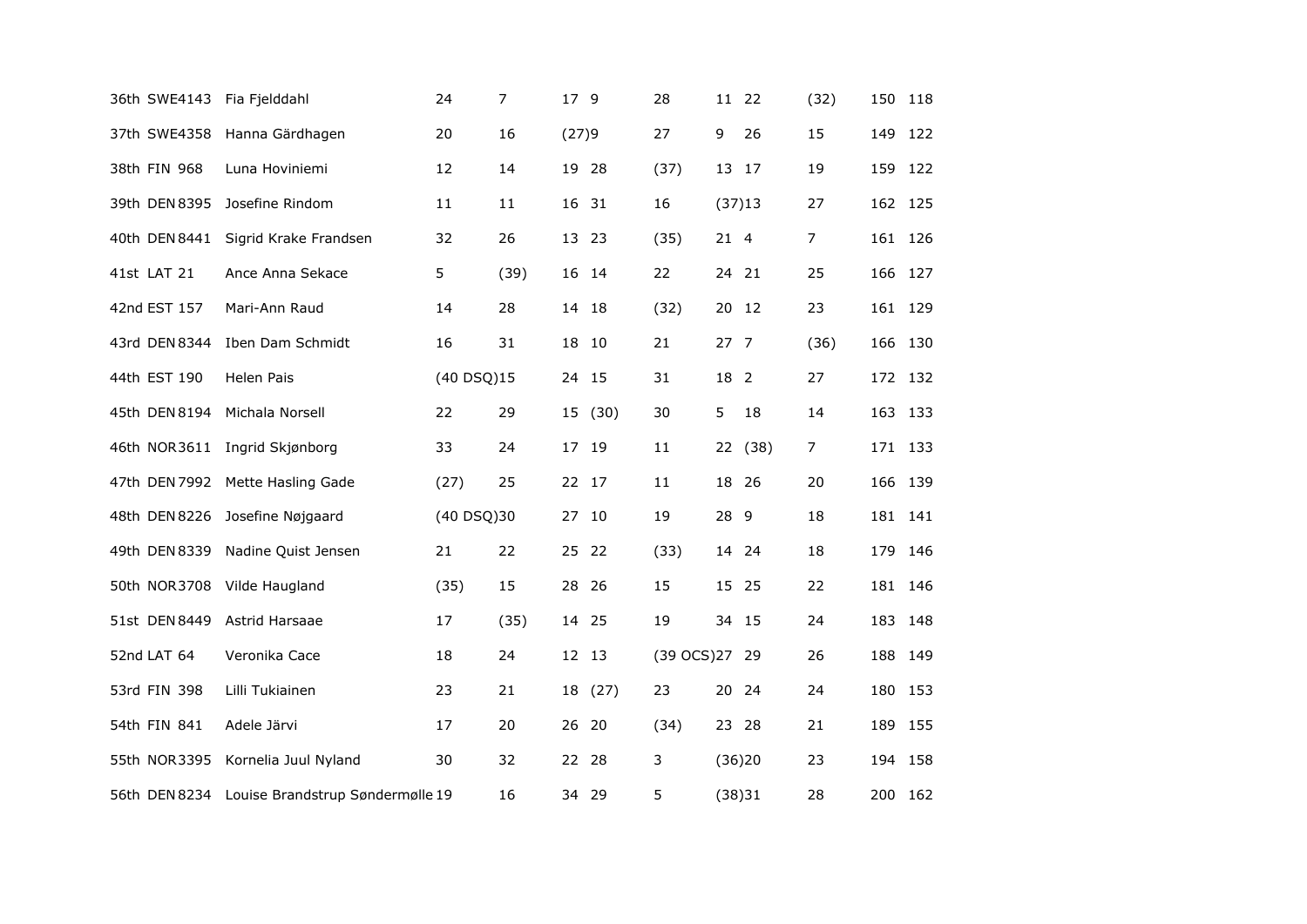| 57th FIN 687  | Vilma Rikala                       | 27         | 30            |       | 33 (34)      | 25 |    | 13 22          | 13   | 197 163 |     |
|---------------|------------------------------------|------------|---------------|-------|--------------|----|----|----------------|------|---------|-----|
| 58th DEN 8333 | Sofie Havn                         | 15         | (41 DSQ)25 17 |       |              | 38 | 25 | - 27           | 16   | 204     | 163 |
| 59th DEN 8247 | Natasha Drest Rasmussen            | 25         | 29            | 7     | 36           | 12 |    | 29 35          | (38) | 211 173 |     |
| 60th NOR3465  | Martine Bjørve Thuen               | 26         | 27            | 26    | (36)         | 14 |    | 30 29          | 22   | 210 174 |     |
| 61st FIN 856  | Emma Grönblom                      | 28         | (33)          |       | 31 24        | 15 |    | 32 30          | 17   | 210     | 177 |
| 62nd DEN 8165 | Charlotte Bjerg Lorentzen          | 26         | 35            |       | 35 (39)      | 10 |    | 10 34          | 30   | 219 180 |     |
| 63rd DEN 8369 | Cecilie Wemmelund                  | (40 DSQ)31 |               | 29    | - 24         | 29 |    | 33 16          | 19   | 221 181 |     |
| 64th DEN 8156 | Emmelie Maria La Cour Theisler29   |            | 25            | 20    | -31          | 27 |    | 24 (35)        | 26   | 217     | 182 |
| 65th FIN 819  | Meri Keskimaula                    | 13         | (34)          | 32 29 |              | 26 |    | 28 31          | 25   | 218 184 |     |
| 66th FIN 444  | Ellen Ormio                        | 31         | 32            |       | (35)19       | 8  |    | 31 32          | 34   | 222 187 |     |
| 67th DEN 8235 | Astrid Visby                       | 32         | 27            |       | 32 (40 DSQ)9 |    |    | 21 32          | 34   | 227 187 |     |
| 68th FIN 963  | Lotta Virtanen                     | 31         | (34)          |       | 31 33        | 7  |    | 31 27          | 31   | 225 191 |     |
| 69th FIN 823  | Inka Saarinen                      | 25         | 21            | 29    | -30          | 26 |    | (35) 31 RDG    | 32   | 229     | 194 |
| 70th NOR3643  | Malin Flotoft Elnan                | 34         | 36            | 36    | (38)         | 10 |    | 26 23          | 35   | 238 200 |     |
| 71st FIN 876  | Laura Pesola                       | 29         | 19            | 30    | 35           | 31 |    | 32 (40 OCS) 37 |      | 253     | 213 |
| 72nd NOR 3577 | Inger Margrethe Vabø               | 36         | 28            |       | 36 (37)      | 14 |    | 33 37          | 36   | 257     | 220 |
| 73rd FIN 945  | Vivi Hafrén                        | 33         | (39 DSQ)38 32 |       |              | 32 |    | 29 33          | 29   | 265 226 |     |
| 74th FIN 463  | Ellen Sahlström                    | 30         | 33            |       | 34 35        | 34 |    | (37)34         | 31   | 268 231 |     |
| 75th NOR3541  | Marte Christophersen               | 35         | 37            |       | (39)37       | 22 |    | 35 30          | 38   | 273 234 |     |
| 76th NOR3694  | Vilde Elvrum                       | 36         | 36            |       | 38 34        | 36 |    | (39)36         | 33   | 288 249 |     |
|               | 77th NOR3661 Celia Valeur Børresen | 37         | 38            |       | 37 33        | 35 |    | 38 36          | (39) | 293 254 |     |